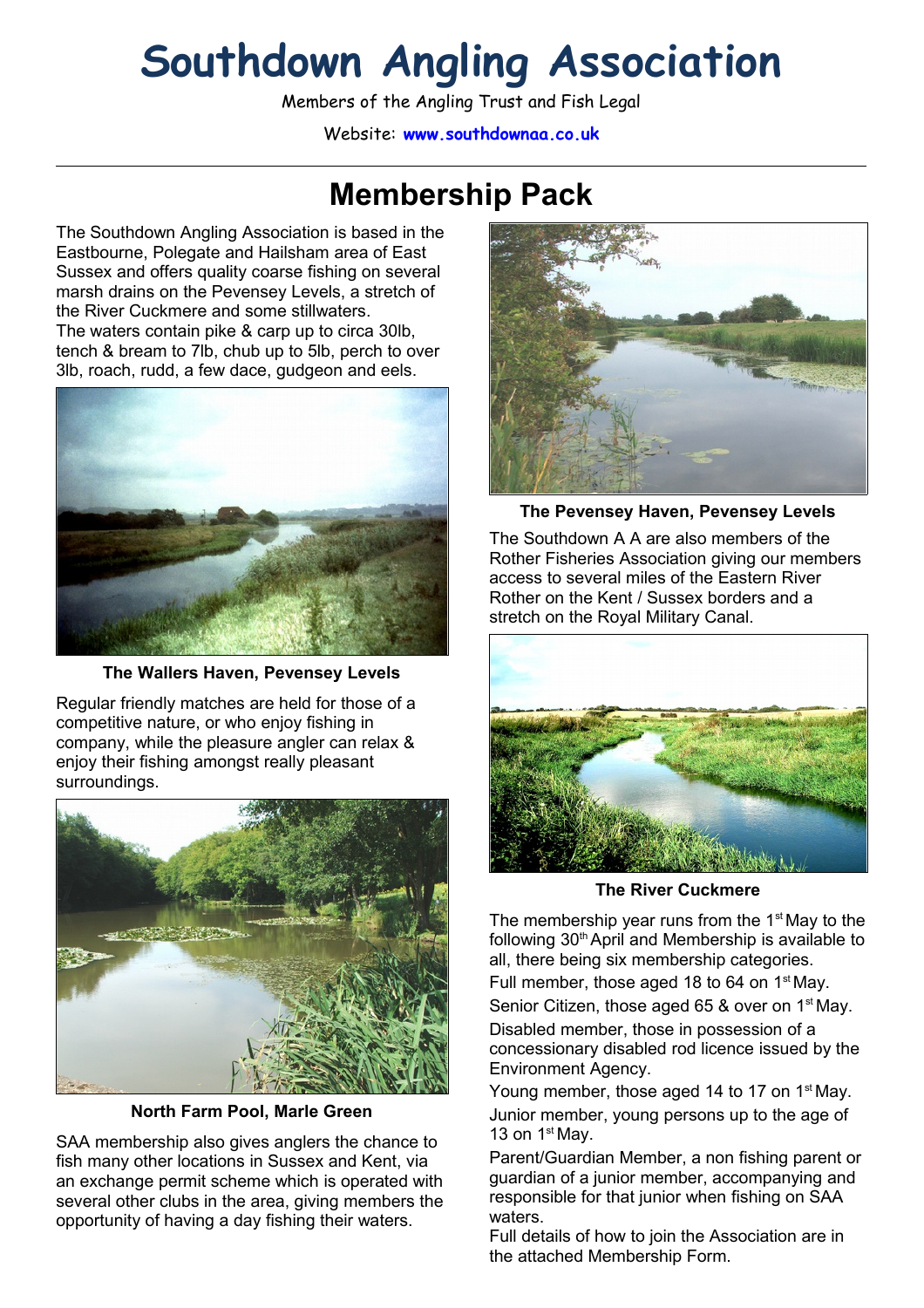#### **Southdow**

| <b>Southdown Angling Association</b>                                                                                                  |                                        | (office use only)                   |                           |                             |  |
|---------------------------------------------------------------------------------------------------------------------------------------|----------------------------------------|-------------------------------------|---------------------------|-----------------------------|--|
| Membership Form for 2022 – 2023 membership year<br>(For membership from 1 <sup>st</sup> May 2022 until 30 April 2023)                 | <b>Collection:</b><br>AD/PAC<br>Postal | <b>Record:</b><br>Clubmate<br>Other | <b>Membership Number:</b> |                             |  |
| <b>Prices:</b>                                                                                                                        | Existing<br>Member                     | Please tick<br>option below         | <b>New</b><br>Member      | Please tick<br>option below |  |
| Full Member (aged 18 or over on $1st$ May)                                                                                            | £70                                    |                                     | £80                       |                             |  |
| Senior Citizen Member (aged 65 or over on 1 <sup>st</sup> May)                                                                        | £50                                    |                                     | £60                       | $\mathbf{I}$                |  |
| Disabled Member in possession of a current<br>Concessionary Licence issued by the Environment<br>Agency (Rod Licence Number required) | £50                                    |                                     | £60                       | $\mathbf{I}$                |  |
| Young Member (aged over 14 but under 18 on 1 <sup>st</sup> May)                                                                       | £25                                    |                                     | £25                       | $\Box$                      |  |
| Non-Fishing Parent/Guardian Member                                                                                                    | £10                                    |                                     | £10                       | $\Box$                      |  |
| Junior Member (aged under 14 on 1 <sup>st</sup> May)                                                                                  | £10                                    |                                     | £10                       |                             |  |

*You are a new member if you were not a member for the 2021 – 2022 membership year (we check)*

| Your Details - PLEASE USE CAPITALS:                      |   |  |  |  |
|----------------------------------------------------------|---|--|--|--|
| <b>Title</b>                                             |   |  |  |  |
| Forename(s)                                              |   |  |  |  |
| Surname(s)                                               |   |  |  |  |
| Address Line 1                                           |   |  |  |  |
| Address Line 2                                           |   |  |  |  |
| Town                                                     |   |  |  |  |
| Post Code                                                |   |  |  |  |
| Contact telephone number                                 |   |  |  |  |
| Email address (you must supply<br>a valid email address) | @ |  |  |  |
| Rod Licence Number<br>(Disabled members only)            |   |  |  |  |
| Date of Birth                                            |   |  |  |  |

Member to sign and date below. By signing you agree to abide by SAA rules and regulations. All fishing members must be in possession of a valid Environment Agency rod licence where applicable.

| Signature |  | Date |  |
|-----------|--|------|--|
|-----------|--|------|--|

General Data Protection Regulation (GDPR) May 2018: Computerised records are used to store members personal data in accordance with the SAA's "Data Protection Notice" that is available on our website [www.southdownaa.co.uk.](http://www.southdownaa.co.uk/)

In providing your personal details you agree to the SAA keeping this data on record for the SAA's use only. We may use your details to contact members from time to time in relation to SAA matters only.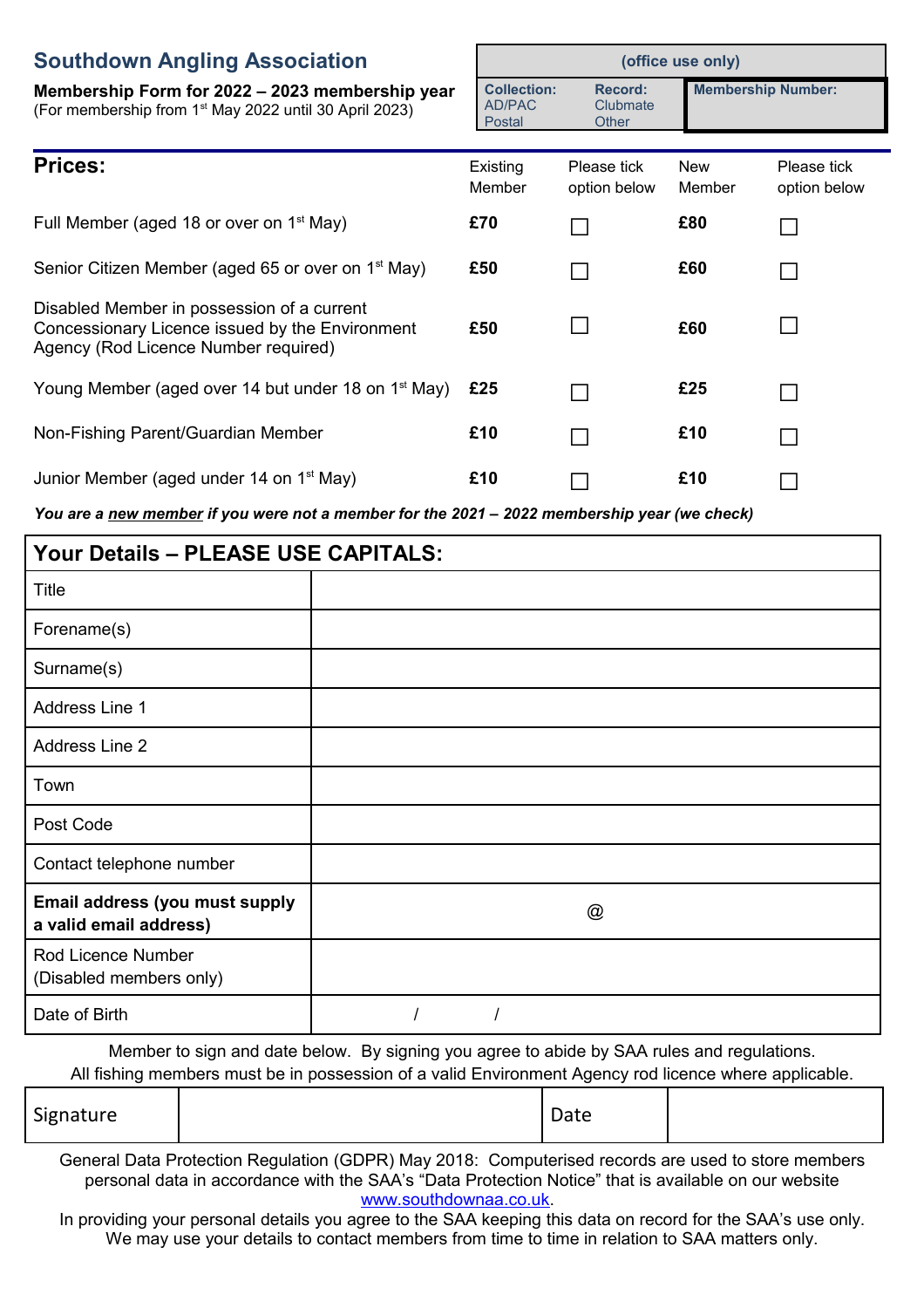#### **Ways to pay for your membership:**

Method 1: Payment via Clubmate (preferred)

*To use this method you need to have an e-mail address and means of paying by a credit or debit card over the internet. You do not need to complete the membership form.*

In a browser navigate to: <https://southdownanglingassociation.clubmate.co.uk/register>

Set-up your own account with an email address and a password. You will need to remember the email address and password for future use. If you have previously provided an email address that matches the one used to create your Clubmate account, your details may already be entered.

Enter or update your details as appropriate.

Select your membership category and make your payment.

You will receive a confirmatory email that membership has been renewed / purchased that is your immediate authority to fish SAA waters.

We will subsequently send you your membership Year Book.

#### Methods 2 and 3: Postal

Complete your details on the membership form and tick the relevant membership category.

One form for each member please. Additional membership forms can be downloaded from our website.

Send your completed form(s) and remittance (Method 3 only) to:

Southdown Angling Association

Membership Renewals

c/o 19A Rise Park Gardens

**Eastbourne** 

BN23 7EY

*Please note that no Year Books will be issued until we have received your completed membership form(s) and your payment.*

*You do not need to supply a self-addressed envelope.*

#### Postal Renewal: Method 2: Payment by Internet Banking

Use internet banking to pay your remittance directly into the SAA account as follows:

Account Name: **SOUTHDOWN ANGLING ASSOCIATION**

Sort Code: **20-27-94**

Account Number: **63110052**

Payment Reference: **The first 6 characters of your surname or your full surname if shorter**

#### Postal Renewal: Method 3: Payment by Cheque

Please only send cheques made payable to "Southdown Angling Association". **Please make sure they are signed and correctly dated**. Do not send cash.

#### Method 4: Payment by Cash

Complete your details on the membership form and tick the relevant membership category. One form for each member please. Additional membership forms can be downloaded from our website if required.

Join or renew in person at either Polegate Angling Centre in Eastbourne or Anglers Den in Pevensey Bay. Payment by cash only; no cheques or credit / debit cards etc will be accepted.